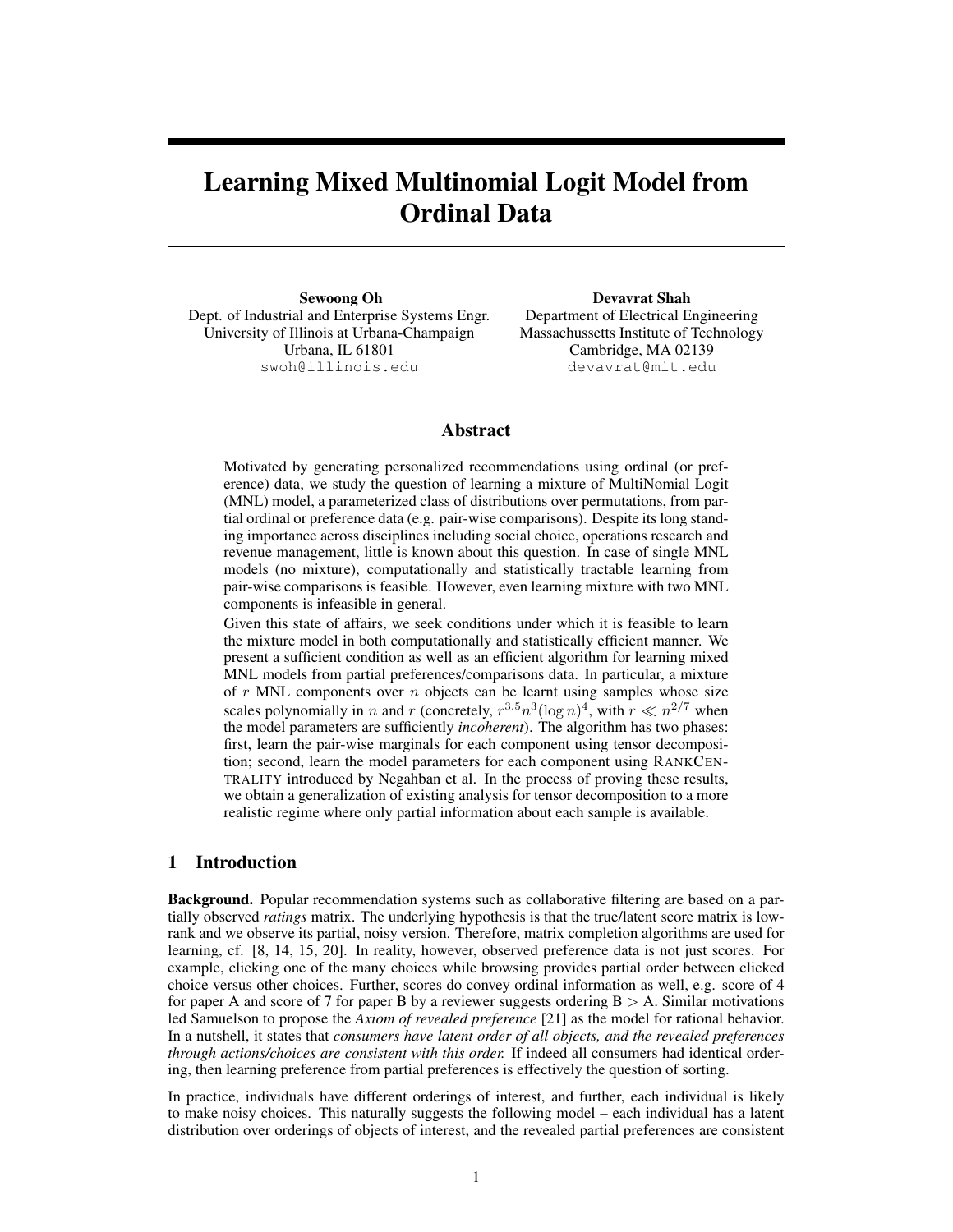with it, i.e. samples from the distribution. Subsequently, the preference of the population as a whole can be associated with a distribution over permutations. Recall that the low-rank structure for score matrices, as a model, tries to capture the fact that there are only a few different types of choice profile. In the context of modeling consumer choices as distribution over permutation, MultiNomial Logit (MNL) model with a small number of mixture components provides such a model.

**Mixed MNL.** Given  $n$  objects or choices of interest, an MNL model is described as a parametric distribution over permutations of *n* with parameters  $\mathbf{w} = [w_i] \in \mathbb{R}^n$ : each object  $i, 1 \le i \le n$ , has a parameter  $w_i > 0$  associated with it. Then the permutations are generated randomly as follows: choose one of the n objects to be ranked 1 at random, where object i is chosen to be ranked 1 with probability  $w_i/(\sum_{j=1}^n w_j)$ . Let  $i_1$  be object chosen for the first position. Now to select second ranked object, choose from remaining with probability proportional to their weight. We repeat until all objects for all ranked positions are chosen. It can be easily seen that, as per this model, an item  $i$ is ranked higher than j with probability  $w_i/(w_i + w_j)$ .

In the mixed MNL model with  $r \geq 2$  mixture components, each component corresponds to a different MNL model: let  $\mathbf{w}^{(1)}, \dots, \mathbf{w}^{(r)}$  be the corresponding parameters of the r components. Let  $\mathbf{q} = [q_a] \in [0,1]^r$  denote the mixture distribution, i.e.  $\sum_a q_a = 1$ . To generate a permutation at random, first choose a component  $a \in \{1, \ldots, r\}$  with probability  $q_a$ , and then draw random permutation as per MNL with parameters  $\mathbf{w}^{(a)}$ .

Brief history. The MNL model is an instance of a class of models introduced by Thurstone [23]. The description of the MNL provided here was formally established by McFadden [17]. The same model (in form of pair-wise marginals) was introduced by Zermelo [25] as well as Bradley and Terry [7] independently. In [16], Luce established that MNL is the only distribution over permutation that satisfies the axiom of Independence from Irrelevant Alternatives.

On learning distributions over permutations, the question of learning single MNL model and more generally instances of Thurstone's model have been of interest for quite a while now. The maximum likelihood estimator, which is logistic regression for MNL, has been known to be consistent in large sample limit, cf. [13]. Recently, RANKCENTRALITY [19] was established to be statistical efficient. For learning sparse mixture model, i.e. distribution over permutations with each mixture being delta distribution, [11] provided sufficient conditions under which mixtures can be learnt exactly using pair-wise marginals – effectively, as long as the number of components scaled as  $o(\log n)$  where components satisfied appropriate *incoherence* condition, a simple iterative algorithm could recover the mixture. However, it is not robust with respect to noise in data or finite sample error in marginal estimation. Other approaches have been proposed to recover model using convex optimization based techniques, cf. [10, 18]. MNL model is a special case of a larger family of discrete choice models known as the Random Utility Model (RUM), and an efficient algorithm to learn RUM is introduced in [22]. Efficient algorithms for learning RUMs from partial rankings has been introduced in [3, 4]. We note that the above list of references is very limited, including only closely related literature. Given the nature of the topic, there are a lot of exciting lines of research done over the past century and we shall not be able to provide comprehensive coverage due to a space limitation.

Problem. Given observations from the mixed MNL, we wish to learn the model parameters, the mixing distribution q, and parameters of each component  $w^{(1)}, \ldots, w^{(r)}$ . The observations are in form of pair-wise comparisons. Formally, to generate an observation, first one of the  $r$  mixture components is chosen; and then for  $\ell$  of all possible  $\binom{n}{2}$  pairs, comparison outcome is observed as per this MNL component<sup>1</sup>. These  $\ell$  pairs are chosen, uniformly at random, from a pre-determined  $N \leq {n \choose 2}$  pairs:  $\{(i_k, j_k), 1 \leq k \leq N\}$ . We shall assume that the selection of N is such that the undirected graph  $G = ([n], E)$ , where  $E = \{(i_k, j_k) : 1 \le k \le N\}$ , is connected.

We ask following questions of interest: Is it always feasible to learn mixed MNL? If not, under what conditions and how many samples are needed? How computationally expensive are the algorithms?

<sup>&</sup>lt;sup>1</sup>We shall assume that, outcomes of these  $\ell$  pairs are independent of each other, but coming from the same MNL mixture component. This is effectively true even they were generated by first sampling a permutation from the chosen MNL mixture component, and then observing implication of this permutation for the specific  $\ell$  pairs, as long as they are distinct due to the Irrelevance of Independent Alternative hypothesis of Luce that is satisfied by MNL.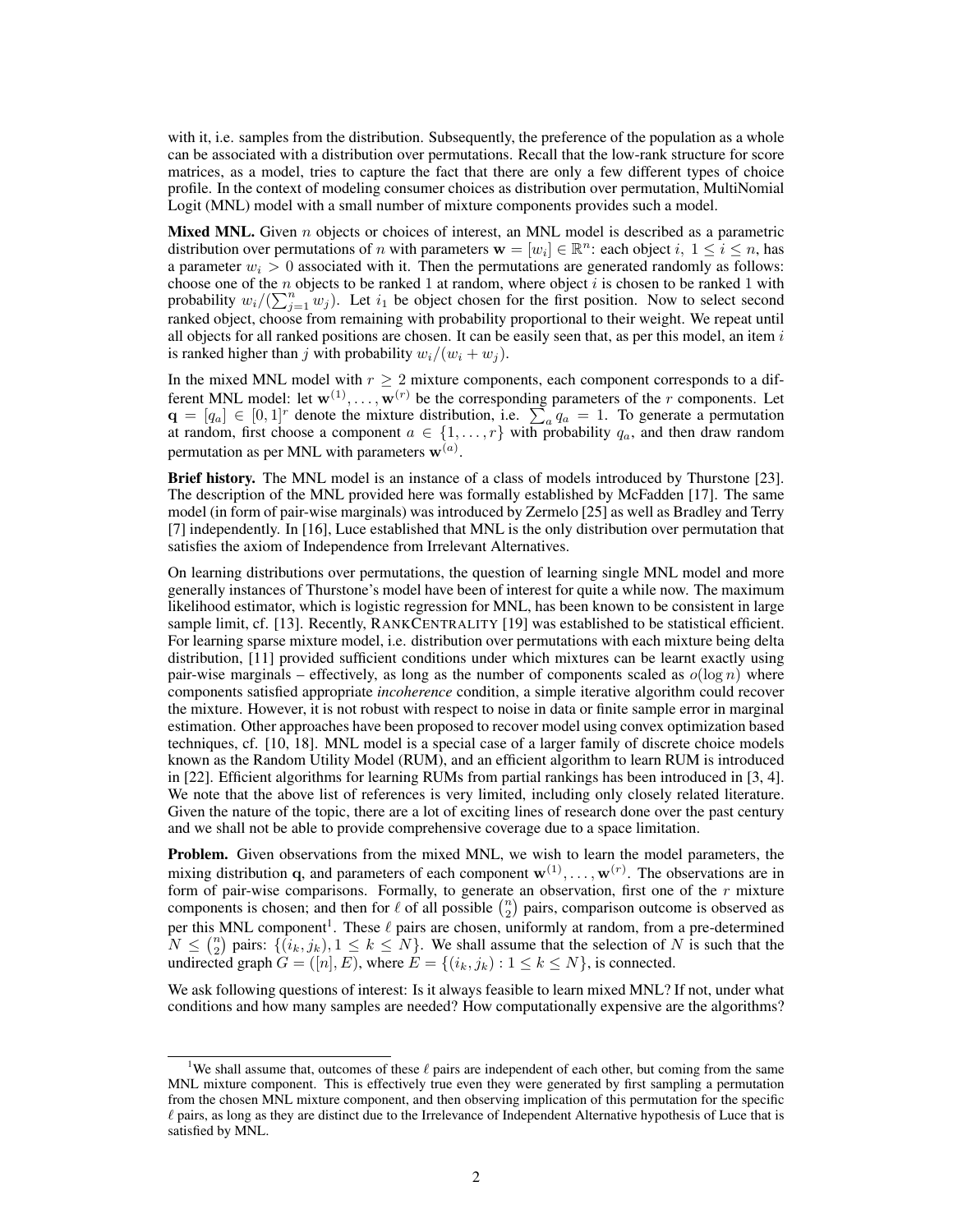We briefly recall a recent result [1] that suggests that it is impossible to learn mixed MNL models in general. One such example is described in Figure 1. It depicts an example with  $n = 4$  and  $r = 2$ and a uniform mixture distribution. For the first case, in mixture component 1, with probability 1 the ordering is  $a > b > c > d$  (we denote  $n = 4$  objects by a, b, c and d); and in mixture component 2, with probability 1 the ordering is  $b > a > d > c$ . Similarly for the second case, the two mixtures are made up of permutations  $b > a > c > d$  and  $a > b > d > c$ . It is easy to see the distribution over any 3-wise comparisons generated from these two mixture models is identical. Therefore, it is impossible to differentiate these two using 3-wise or pair-wise comparisons. In general, [1] established that there exist mixture distributions with  $r \leq n/2$  over n objects that are impossible to distinguish using  $\log n$ -wise comparison data. That is, learning mixed MNL is not always possible.<br><sup>Observed</sup>



Figure 1: Two mixture models that cannot be differentiated even with 3-wise preference data.

Contributions. The main contribution of this work is identification of sufficient conditions under which mixed MNL model can be learnt efficiently, both statistically and computationally. Concretely, we propose a two-phase learning algorithm: in the first phase, using a tensor decomposition method for learning mixture of discrete product distribution, we identify pair-wise marginals associated with each of the mixture; in the second phase, we use these pair-wise marginals associated with each mixture to learn the parameters associated with each of the MNL mixture component.

The algorithm in the first phase builds upon the recent work by Jain and Oh [12]. In particular, Theorem 3 generalizes their work for the setting where for each sample, we have limited information - as per [12], we would require that each individual gives the entire permutation; instead, we have extended the result to be able to cope with the current setting when we only have information about  $\ell$ , potentially finite, pair-wise comparisons. The algorithm in the second phase utilizes RANK-CENTRALITY [19]. Its analysis in Theorem 4 works for setting where observations are no longer independent, as required in [19].

We find that as long as certain rank and *incoherence* conditions are satisfied by the parameters of each of the mixture, the above described two phase algorithm is able to learn mixture distribution q and parameters associated with each mixture,  $\mathbf{w}^{(1)}, \dots, \mathbf{w}^{(r)}$  faithfully using samples that scale polynomially in n and  $r$  – concretely, the number of samples required scale as  $r^{3.5}n^3(\log n)^4$  with constants dependent on the incoherence between mixture components, and as long as  $r \ll n^{2/7}$  as well as  $G$ , the graph of potential comparisons, is a spectral expander with the total number of edges scaling as  $N = O(n \log n)$ . For the precise statement, we refer to Theorem 1.

The algorithms proposed are iterative, and primarily based on spectral properties of underlying tensors/matrices with provable, fast convergence guarantees. That is, algorithms are not only polynomial time, they are practical enough to be scalable for high dimensional data sets.

Notations. We use  $[N] = \{1, \ldots, N\}$  for the first N positive integers. We use ⊗ to denote the outer product such that  $(x \otimes y \otimes z)_{ijk} = x_i y_j z_k$ . Given a third order tensor  $T \in \mathbb{R}^{n_1 \times n_2 \times n_3}$  and a matrix  $\overline{U} \in \mathbb{R}^{n_1 \times r_1}, V \in \mathbb{R}^{n_2 \times r_2}, \overline{W} \in \mathbb{R}^{n_3 \times r_3}$ , we define a linear mapping  $T[U, V, W] \in \mathbb{R}^{r_1 \times r_2 \times r_3}$  as  $T[U, V, W]_{abc} = \sum_{i,j,k} T_{ijk} U_{ia} V_{jb} W_{kc}$ . We let  $||x|| = \sqrt{\sum_i x_i^2}$  be the Euclidean norm of a vector,  $||M||_2 = \max_{||x|| \le 1, ||y|| \le 1} x^T M y$  be the operator norm of a matrix, and  $||M||_F = \sqrt{\sum_{i,j} M_{ij}^2}$  be the Frobenius norm. We say an event happens with high probability (w.h.p) if the probability is lower bounded by  $1 - f(n)$  such that  $f(n) = o(1)$  as n scales to  $\infty$ .

# 2 Main result

In this section, we describe the main result: sufficient conditions under which mixed MNL models can be learnt using tractable algorithms. We provide a useful illustration of the result as well as discuss its implications.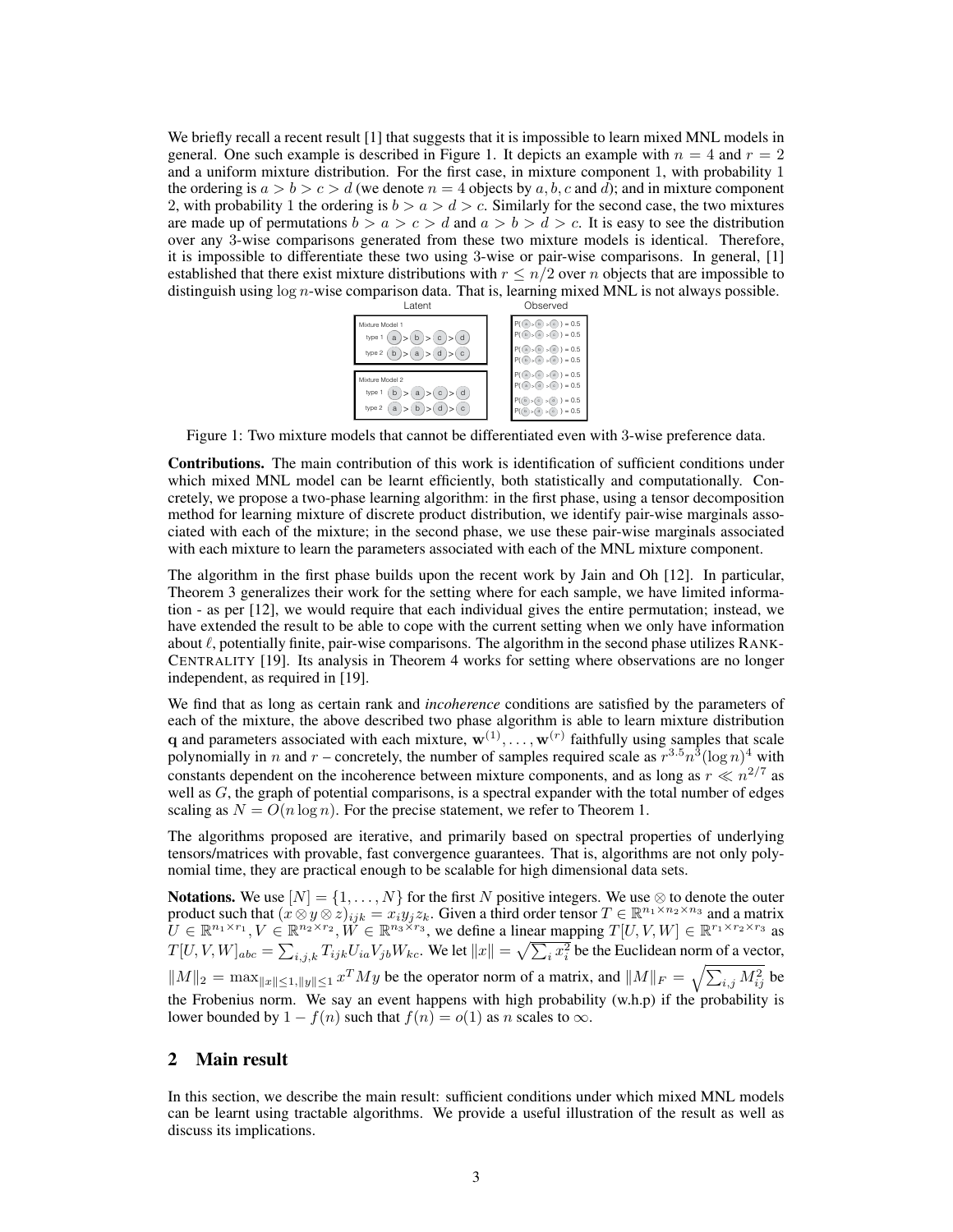**Definitions.** Let S denote the collection of observations, each of which is denoted as N dimensional,  $\{-1, 0, +1\}$  valued vector. Recall that each observation is obtained by first selecting one of the r mixture MNL component, and then viewing outcomes, as per the chosen MNL mixture component, of  $\ell$  randomly chosen pair-wise comparisons from the N pre-determined comparisons  $\{(i_k, j_k) :$  $1 \leq i_k \neq j_k \leq n, 1 \leq k \leq N$ . Let  $x_t \in \{-1, 0, +1\}^N$  denote the tth observation with  $x_{t,k} = 0$  if the kth pair  $(i_k, j_k)$  is not chosen amongst the  $\ell$  randomly chosen pairs, and  $x_{t,k} = +1$  (respectively  $-1$ ) if  $i_k < j_k$  (respectively  $i_k > j_k$ ) as per the chosen MNL mixture component. By definition, it is easy to see that for any  $t \in S$  and  $1 \leq k \leq N$ ,

$$
\mathbb{E}[x_{t,k}] = \frac{\ell}{N} \Big[ \sum_{a=1}^{r} q_a P_{ka} \Big], \text{ where } P_{ka} = \frac{w_{jk}^{(a)} - w_{ik}^{(a)}}{w_{jk}^{(a)} + w_{ik}^{(a)}}.
$$
 (1)

We shall denote  $P_a = [P_{ka}] \in [-1,1]^N$  for  $1 \le a \le r$ . Therefore, in a vector form

$$
\mathbb{E}[x_t] = \frac{\ell}{N} P \mathbf{q}, \text{ where } P = [P_1 \dots P_r] \in [-1, 1]^{N \times r} . \tag{2}
$$

That is, P is a matrix with r columns, each representing one of the r mixture components and q is the mixture probability. By independence, for any  $t \in S$ , and any two different pairs  $1 \leq k \neq m \leq N$ ,

$$
\mathbb{E}[x_{t,k}x_{t,m}] = \frac{\ell^2}{N^2} \Big[ \sum_{a=1}^r q_a P_{ka} P_{ma} \Big].
$$
 (3)

Therefore, the  $N \times N$  matrix  $\mathbb{E}[x_t x_t^T]$  or equivalently tensor  $\mathbb{E}[x_t \otimes x_t]$  is proportional to  $M_2$  except in diagonal entries, where

$$
M_2 = PQP^T \equiv \sum_{a=1}^r q_a (P_a \otimes P_a) , \qquad (4)
$$

 $Q = \text{diag}(q)$  being diagonal matrix with its entries being mixture probabilities, q. In a similar manner, the tensor  $\mathbb{E}[x_t \otimes x_t \otimes x_t]$  is proportional to  $M_3$  (except in  $O(N^2)$  entries), where

$$
M_3 = \sum_{a=1}^r q_a (P_a \otimes P_a \otimes P_a).
$$
 (5)

Indeed, empirical estimates  $\hat{M}_2$  and  $\hat{M}_3$ , defined as

$$
\hat{M}_2 = \frac{1}{|\mathcal{S}|} \Big[ \sum_{t \in \mathcal{S}} x_t \otimes x_t \Big], \text{ and } \hat{M}_3 = \frac{1}{|\mathcal{S}|} \Big[ \sum_{t \in \mathcal{S}} x_t \otimes x_t \otimes x_t \Big], \tag{6}
$$

provide good proxy for  $M_2$  and  $M_3$  for large enough number of samples; and shall be utilized crucially for learning model parameters from observations.

Sufficient conditions for learning. With the above discussion, we state sufficient conditions for learning the mixed MNL in terms of properties of  $M_2$ :

- C1.  $M_2$  has rank r; let  $\sigma_1(M_2)$ ,  $\sigma_r(M_2) > 0$  be the largest and smallest singular values of  $M_2$ .
- C2. For a large enough universal constant  $C' > 0$ ,

$$
N \ge C' r^{3.5} \mu^6(M_2) \left(\frac{\sigma_1(M_2)}{\sigma_r(M_2)}\right)^{4.5}.
$$
 (7)

In the above,  $\mu(M_2)$  represents incoherence of a symmetric matrix  $M_2$ . We recall that for a symmetric matrix  $M \in \mathbb{R}^{N \times N}$  of rank r with singular value decomposition  $M = USU<sup>T</sup>$ , the incoherence is defined as

$$
\mu(M) = \sqrt{\frac{N}{r}} \Big( \max_{i \in [N]} \|U_i\|\Big). \tag{8}
$$

C3. The undirected graph  $G = ([n], E)$  with  $E = \{(i_k, j_k) : 1 \leq k \leq N\}$  is connected. Let  $A \in \{0,1\}^{n \times n}$  be adjacency matrix with  $A_{ij} = 1$  if  $(i, j) \in E$  and 0 otherwise; let  $D = \text{diag}(d_i)$  with  $d_i$  being degree of vertex  $i \in [n]$  and let  $L_G = D^{-1}A$  be normalized Laplacian of G. Let  $d_{\text{max}} = \max_i d_i$  and  $d_{\min} = \min_i d_i$ . Let the *n* eigenvalues of stochastic matrix  $L_G$  be  $1 = \lambda_1(L_G) \geq \ldots \lambda_n(L_G) \geq -1$ . Define spectral gap of G:

$$
\xi(G) = 1 - \max\{\lambda_2(L), -\lambda_n(L)\}.
$$
\n(9)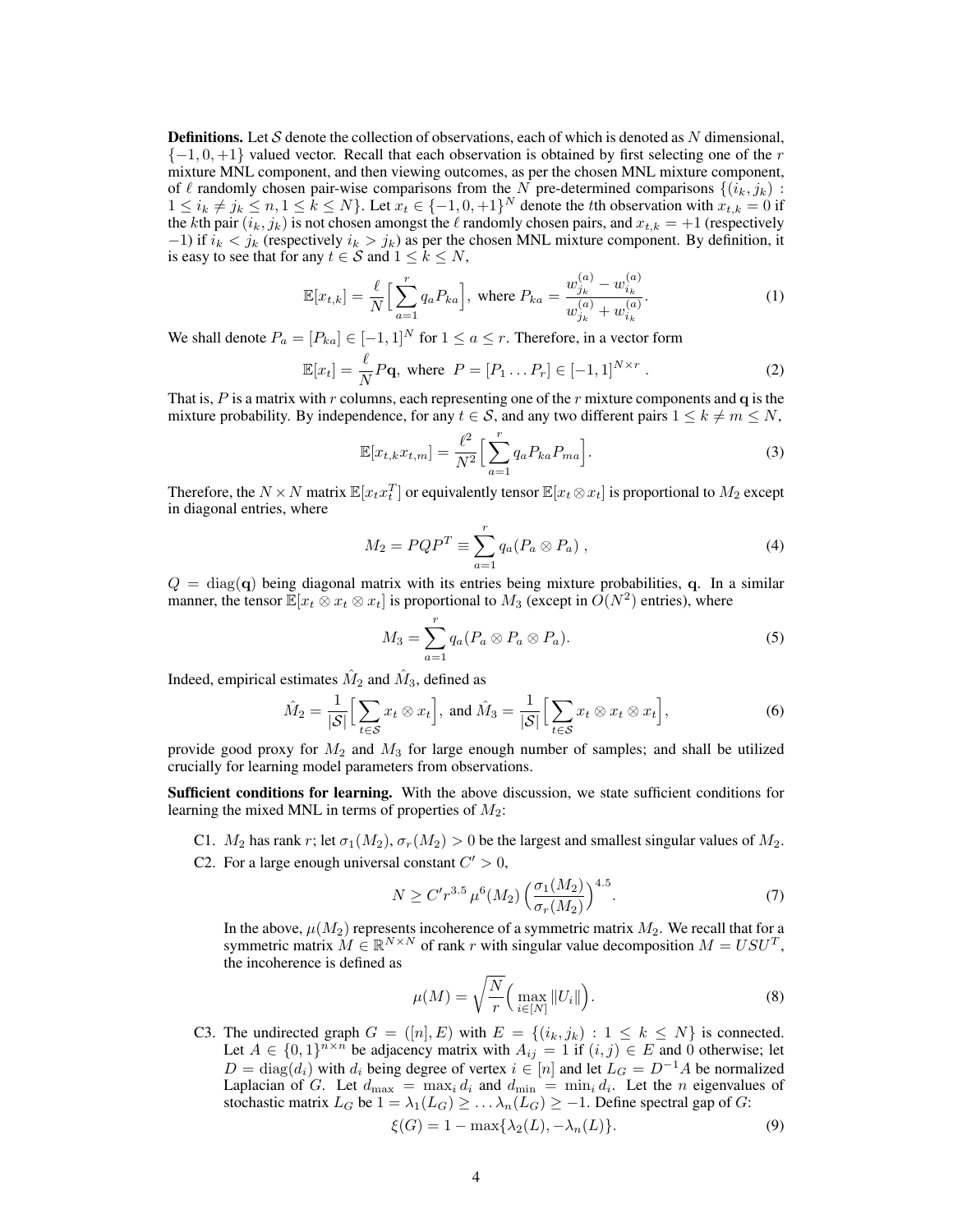Note that we choose a graph  $G = ([n], E)$  to collect pairwise data on, and we want to use a graph that is connected, has a large spectral gap, and has a small number of edges. In condition (C3), we need connectivity since we cannot estimate the relative strength between disconnected components (e.g. see [13]). Further, it is easy to generate a graph with spectral gap  $\xi(G)$  bounded below by a universal constant (e.g.  $1/100$ ) and the number of edges  $N = O(n \log n)$ , for example using the configuration model for Erdös-Renyi graphs. In condition (C2), we require the matrix  $M_2$  to be sufficiently incoherent with bounded  $\sigma_1(M_2)/\sigma_r(M_2)$ . For example, if  $q_{\text{max}}/q_{\text{min}} = O(1)$  and the profile of each type in the mixture distribution is sufficiently different, i.e.  $\langle P_a, P_b \rangle / (\|P_a\| \|P_b\|) < 1/(2r)$ , then we have  $\mu(M_2) = O(1)$  and  $\sigma_1(M_2)/\sigma_r(M_2) = O(1)$ . We define  $b = \max_{a=1}^r \max_{i,j \in [n]} w_i^{(a)}/w_j^{(a)}$ .  $q_{\text{max}} = \max_a q_a$ , and  $q_{\text{min}} = \min_a q_a$ . The following theorem provides a bound on the error and we refer to the appendix for a proof.

**Theorem 1.** *Consider a mixed MNL model satisfying conditions (C1)-(C3). Then for any*  $\delta \in (0,1)$ *, there exists positive numerical constants*  $C, C'$  such that for any positive  $\varepsilon$  satisfying

$$
0 < \varepsilon < \left(\frac{q_{\min} \xi^2(G) d_{\min}^2}{16 q_{\max} r \sigma_1(M_2) b^5 d_{\max}^2}\right)^{0.5},\tag{10}
$$

*Algorithm 1 produces estimates*  $\hat{\mathbf{q}} = [\hat{q}_a]$  *and*  $\hat{\mathbf{w}} = [\hat{\mathbf{w}}^{(a)}]$  *so that with probability at least*  $1 - \delta$ *,* 

$$
\left| \hat{q}_a - q_a \right| \leq \varepsilon, \text{ and}
$$
  

$$
\frac{\left\| \hat{\mathbf{w}}^{(a)} - \mathbf{w}^{(a)} \right\|}{\left\| \mathbf{w}^{(a)} \right\|} \leq C \Big( \frac{r \, q_{\max} \, \sigma_1(M_2) b^5 d_{\max}^2}{q_{\min} \xi^2(G) d_{\min}^2} \Big)^{0.5} \varepsilon,
$$
\n(11)

*for all*  $a \in [r]$ *, as long as* 

$$
|\mathcal{S}| \ge C' \frac{r N^4 \log(N/\delta)}{q_{\min} \sigma_1(M_2)^2 \varepsilon^2} \left(\frac{1}{\ell^2} + \frac{\sigma_1(M_2)}{\ell N} + \frac{r^4 \sigma_1(M_2)^4}{\sigma_r(M_2)^5}\right). \tag{12}
$$

An illustration of Theorem 1. To understand the applicability of Theorem 1, consider a concrete example with  $r = 2$ ; let the corresponding weights  $\mathbf{w}^{(1)}$  and  $\mathbf{w}^{(2)}$  be generated by choosing each weight uniformly from  $[1, 2]$ . In particular, the rank order for each component is a uniformly random permutation. Let the mixture distribution be uniform as well, i.e.  $q = [0.5 \ 0.5]$ . Finally, let the graph  $G = ([n], E)$  be chosen as per the Erdös-Rényi model with each edge chosen to be part of the graph with probability  $\bar{d}/n$ , where  $\bar{d} > \log n$ . For this example, it can be checked that Theorem 1 guarantees that for  $\varepsilon \le C/\sqrt{n\bar{d}}$ ,  $|S| \ge C'n^2 \bar{d}^2 \log(n\bar{d}/\delta)/(\ell \varepsilon^2)$ , and  $n\bar{d} \ge C'$ , we have for all  $a \in$  $\{1, 2\}, |\hat{q}_a - \hat{q}_a| \leq \varepsilon$  and  $\|\hat{\mathbf{w}}^{(a)} - \mathbf{w}^{(a)}\|/\|\mathbf{w}^{(a)}\| \leq C''\sqrt{n}\bar{d}\varepsilon$ . That is, for  $\ell = \Theta(1)$  and choosing  $\varepsilon = \varepsilon'/(\sqrt{n}\overline{d})$ , we need sample size of  $|\mathcal{S}| = O(n^3\overline{d}^3 \log n)$  to guarantee error in both  $\hat{q}$  and  $\hat{w}$ smaller than  $\varepsilon'$ . Instead, if we choose  $\ell = \Theta(n\bar{d})$ , we only need  $|S| = O((n\bar{d})^2 \log n)$ . Limited samples per observation leads to penalty of factor of  $(nd/\ell)$  in sample complexity. To provide bounds on the problem parameters for this example, we use standard concentration arguments. It is well known for Erdös-Rényi random graphs (see  $[6]$ ) that, with high probability, the number of edges concentrates in  $[(1/2)\bar{d}n,(3/2)\bar{d}n]$  implying  $N = \Theta(\bar{d}n)$ , and the degrees also concentrate in  $\tilde{[(1/2)\bar{d},(3/2)\bar{d}]}$ , implying  $d_{\max} = d_{\min} = \Theta(\tilde{d})$ . Also using standard concentration arguments for spectrum of random matrices, it follows that the spectral gap of G is bounded by  $\xi \geq 1 - \frac{1}{\sqrt{n}}$  $(C/\sqrt{d}) = \Theta(1)$  w.h.p. Since we assume the weights to be in [1, 2], the dynamic range is bounded  $(C/\sqrt{d}) = \Theta(1)$ by  $b \leq 2$ . The following Proposition shows that  $\sigma_1(M_2) = \Theta(N) = \Theta(\bar{d}n)$ ,  $\sigma_2(M_2) = \Theta(\bar{d}n)$ , and  $\mu(M_2) = \Theta(1)$ .

**Proposition 2.1.** *For the above example, when*  $\bar{d} \geq \log n$ ,  $\sigma_1(M_2) \leq 0.02N$ ,  $\sigma_2(M_2) \geq 0.017N$ , *and*  $\mu(M_2) \leq 15$  *with high probability.* 

Supposen now for general r, we are interested in well-behaved scenario where  $q_{\text{max}} = \Theta(1/r)$ and  $q_{\min} = \Theta(1/r)$ . To achieve arbitrary small error rate for  $\|\hat{\mathbf{w}}^{(a)} - \mathbf{w}^{(a)}\| / \|\mathbf{w}^{(a)}\|$ , we need  $\epsilon = O(1/\sqrt{rN})$ , which is achieved by sample size  $|S| = O(r^{3.5}n^3(\log n)^4)$  with  $\bar{d} = \log n$ .

# 3 Algorithm

We describe the algorithm achieving the bound in Theorem 1. Our approach is two-phased. First, learn the moments for mixtures using a tensor decomposition, cf. Algorithm 2: for each type  $a \in [r]$ ,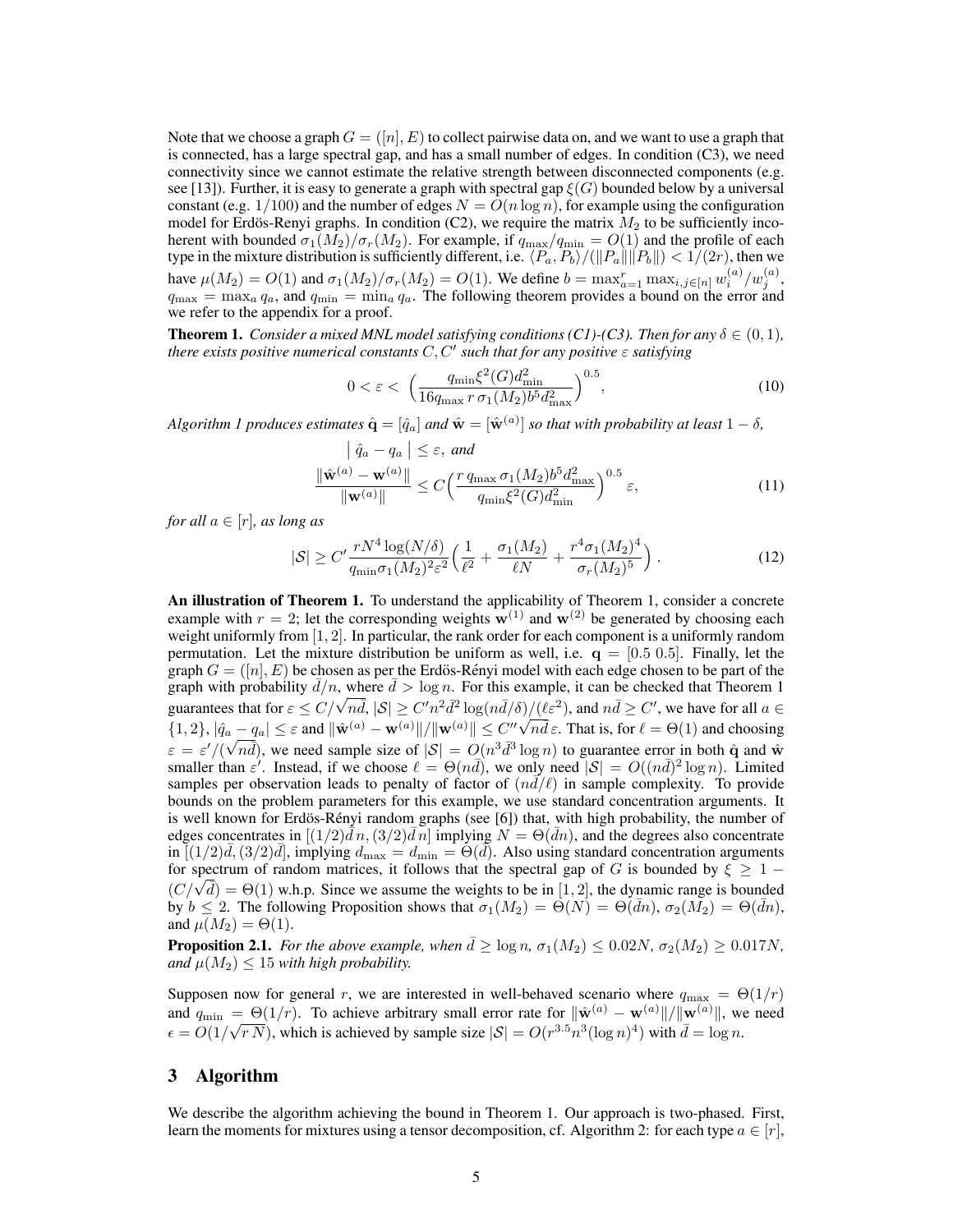produce estimate  $\hat{q}_a \in \mathbb{R}$  of the mixture weight  $q_a$  and estimate  $\hat{P}_a = [\hat{P}_{1a} \dots \hat{P}_{Na}]^T \in \mathbb{R}^N$  of the expected outcome  $P_a = [P_{1a} \dots P_{Na}]^T$  defined as in (1). Secondly, for each a, using the estimate  $\hat{P}_a$ , apply RANKCENTRALITY, cf. Section 3.2, to estimate  $\hat{\mathbf{w}}^{(a)}$  for the MNL weights  $\mathbf{w}^{(a)}$ .

### Algorithm 1

1: **Input**: Samples  $\{x_t\}_{t\in\mathcal{S}}$ , number of types r, number of iterations  $T_1, T_2$ , graph  $G([n], E)$ <br>2:  $\{(\hat{q}_a, \hat{P}_a)\}_{a\in[r]} \leftarrow$  SPECTRALDIST  $(\{x_t\}_{t\in\mathcal{S}}, r, T_1)$  (see Algorithm 2) 2:  $\{(\hat{q}_a, \hat{P}_a)\}_{a \in [r]} \leftarrow$  SPECTRALDIST  $(\{x_t\}_{t \in S}, r, T_1)$  (see Algorithm 2) 3: for  $a = 1, \ldots, r$  do 4: set  $\tilde{P}_a \leftarrow \mathcal{P}_{[-1,1]}(\hat{P}_a)$  where  $\mathcal{P}_{[-1,1]}(\cdot)$  is the projection onto  $[-1,1]^N$ 5:  $\hat{w}^{(a)} \leftarrow \text{RankCENTRALITY}\left(G, \tilde{P}_a, T_2\right)$ (see Section 3.2) 6: end for 7: **Output:**  $\{(\hat{q}^{(a)}, \hat{\mathbf{w}}^{(a)})\}_{a \in [r]}$ 

To achieve Theorem 1,  $T_1 = \Theta\left(\log(N |\mathcal{S}|)\right)$  and  $T_2 = \Theta\left(\frac{b^2 d_{\max}(\log n + \log(1/\varepsilon))/(\xi d_{\min})}{\log n}\right)$  is sufficient. Next, we describe the two phases of algorithms and associated technical results.

#### 3.1 Phase 1: Spectral decomposition.

To estimate P and q from the samples, we shall use tensor decomposition of  $\hat{M}_2$  and  $\hat{M}_3$ , the empirical estimation of  $M_2$  and  $M_3$  respectively, recall (4)-(6). Let  $M_2 = U_{M_2} \Sigma_{M_2} U_{M_2}^T$  be the eigenvalue decomposition and let

$$
H = M_3[U_{M_2} \Sigma_{M_2}^{-1/2}, U_{M_2} \Sigma_{M_2}^{-1/2}, U_{M_2} \Sigma_{M_2}^{-1/2}].
$$

The next theorem shows that  $M_2$  and  $M_3$  are sufficient to learn P and q exactly, when  $M_2$  has rank r (throughout, we assume that  $r \ll n \le N$ ).

**Theorem 2** (Theorem 3.1 [12]). Let  $M_2 \in \mathbb{R}^{N \times N}$  have rank r. Then there exists an orthogonal  $matrix\, V^H = [v_1^H\, v_2^H\, \ldots\, v_r^H] \in \mathbb{R}^{r \times r}$  and eigenvalues  $\lambda_a^H,\, 1 \le a \le r$ , such that the orthogonal *tensor decomposition of* H *is*

$$
H = \sum_{a=1}^r \lambda_a^H (v_a^H \otimes v_a^H \otimes v_a^H).
$$

Let  $\Lambda^H = \text{diag}(\lambda_1^H, \dots, \lambda_r^H)$ . Then the parameters of the mixture distribution are

$$
P = U_{M_2} \Sigma_{M_2}^{1/2} V^H \Lambda^H \text{ and } Q = (\Lambda^H)^{-2} .
$$

The main challenge in estimating  $M_2$  (resp.  $M_3$ ) from empirical data are the diagonal entires. In [12], alternating minimization approach is used for matrix completion to find the missing diagonal entries of  $M_2$ , and used a least squares method for estimating the tensor  $H$  directly from the samples. Let  $\Omega_2$  denote the set of off-diagonal indices for an  $N \times N$  matrix and  $\Omega_3$  denote the off-diagonal entries of an  $N \times N \times N$  tensor such that the corresponding projections are defined as

$$
\mathcal{P}_{\Omega_2}(M)_{ij} \equiv \begin{cases} M_{ij} & \text{if } i \neq j, \\ 0 & \text{otherwise} \end{cases} \quad \text{and} \quad \mathcal{P}_{\Omega_3}(T)_{ijk} \equiv \begin{cases} T_{ijk} & \text{if } i \neq j, j \neq k, k \neq i, \\ 0 & \text{otherwise} \end{cases}
$$
\n
$$
\text{for } M \in \mathbb{R}^{N \times N} \text{ and } T \in \mathbb{R}^{N \times N \times N}.
$$

In lieu of above discussion, we shall use  $\mathcal{P}_{\Omega_2}(\hat{M}_2)$  and  $\mathcal{P}_{\Omega_3}(\hat{M}_3)$  to obtain estimation of diagonal entries of  $M_2$  and  $M_3$  respectively. To keep technical arguments simple, we shall use first  $|S|/2$  samples based  $\hat{M}_2$ , denoted as  $\hat{M}_2(1, \frac{|S|}{2})$  and second  $|S|/2$  samples based  $\hat{M}_3$ , denoted by  $\hat{M}_3(\frac{|\mathcal{S}|}{2}+1, |\mathcal{S}|)$  in Algorithm 2.

Next, we state correctness of Algorithm 2 when  $\mu(M_2)$  is small; proof is in Appendix. **Theorem 3.** *There exists universal, strictly positive constants*  $C, C' > 0$  *such that for all*  $\varepsilon \in (0, C)$ *and*  $\delta \in (0, 1)$ *, if* 

$$
|S| \geq C' \frac{r N^4 \log(N/\delta)}{q_{\min} \sigma_1(M_2)^2 \varepsilon^2} \Big( \frac{1}{\ell^2} + \frac{\sigma_1(M_2)}{\ell N} + \frac{r^4 \sigma_1(M_2)^4}{\sigma_r(M_2)^5} \Big) , \text{ and}
$$
  

$$
N \geq C' r^{3.5} \mu^6 \Big( \frac{\sigma_1(M_2)}{\sigma_r(M_2)} \Big)^{4.5} ,
$$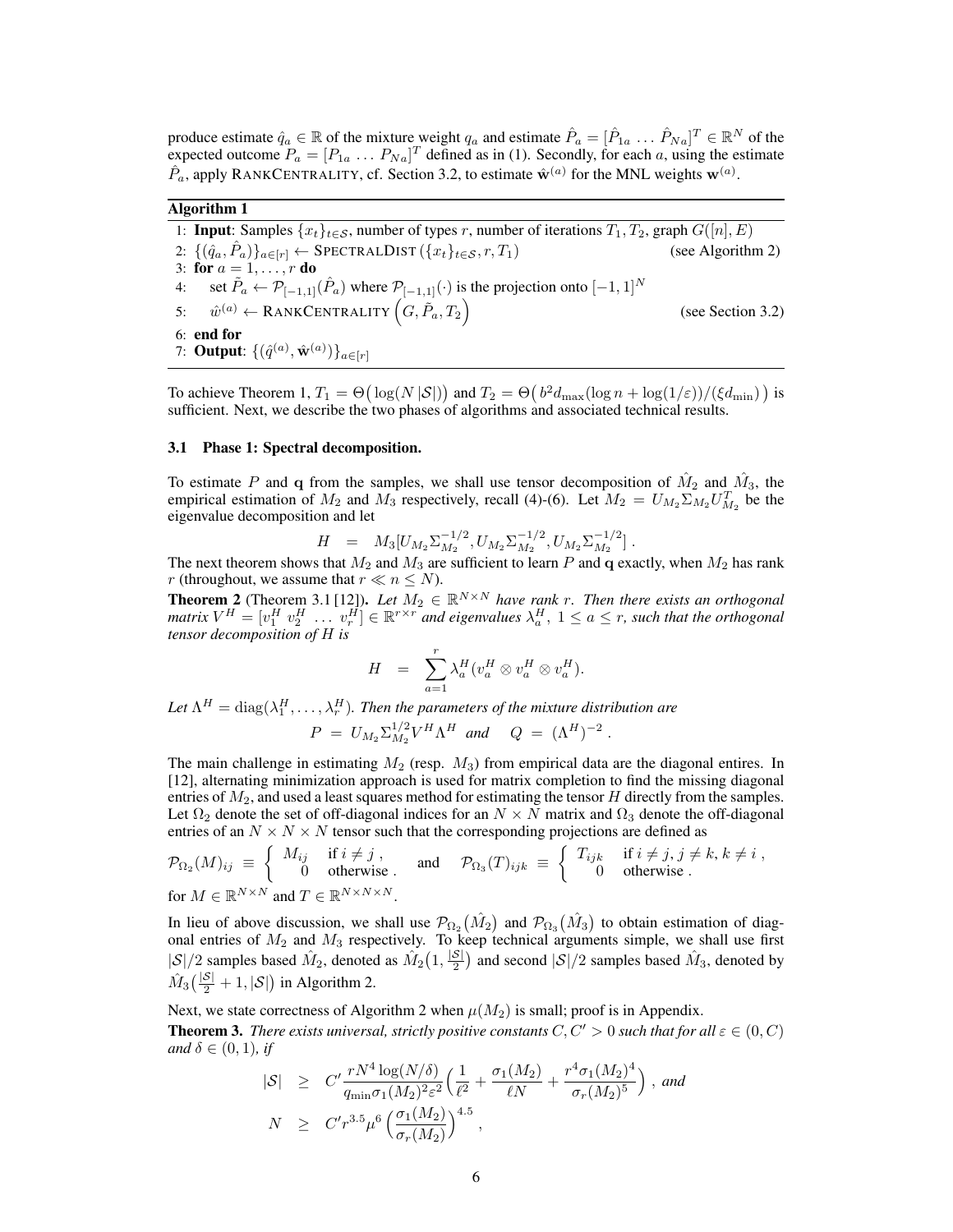Algorithm 2 SPECTRALDIST: Moment method for Mixture of Discrete Distribution [12]

| 1: <b>Input:</b> Samples $\{x_t\}_{t \in S}$ , number of types r, number of iterations T                                                                                                                                                                                                   |                   |
|--------------------------------------------------------------------------------------------------------------------------------------------------------------------------------------------------------------------------------------------------------------------------------------------|-------------------|
| 2: $\tilde{M}_2 \leftarrow \text{MATRIXALTMIN}\left(\hat{M}_2\left(1, \frac{ \mathcal{S} }{2}\right), r, T\right)$                                                                                                                                                                         | (see Algorithm 3) |
| 3: Compute eigenvalue decomposition of $\tilde{M}_2 = \tilde{U}_{M_2} \tilde{\Sigma}_{M_2} \tilde{U}_{M_2}^T$                                                                                                                                                                              |                   |
| 4: $\tilde{H} \leftarrow \text{TensorLS} \left( \hat{M}_3 \left( \frac{ \mathcal{S} }{2} + 1,  \mathcal{S}  \right), \tilde{U}_{M_2}, \tilde{\Sigma}_{M_2} \right)$                                                                                                                        | (see Algorithm 4) |
| 5: Compute rank-r decomposition $\sum_{a \in [r]} \hat{\lambda}_a^{\tilde{H}} (\hat{v}_a^{\tilde{H}} \otimes \hat{v}_a^{\tilde{H}} \otimes \hat{v}_a^{\tilde{H}})$ of $\tilde{H}$ , using RTPM of [2]                                                                                      |                   |
| 6: <b>Output:</b> $\hat{P} = \tilde{U}_{M_2} \tilde{\Sigma}_{M_2}^{1/2} \hat{V}^{\tilde{H}} \hat{\Lambda}^{\tilde{H}}, \ \hat{Q} = (\hat{\Lambda}^{\tilde{H}})^{-2}$ , where $\hat{V}^{\tilde{H}} = [\hat{v}_1^{\tilde{H}} \dots \hat{v}_r^{\tilde{H}}]$ and $\hat{\Lambda}^{\tilde{H}} =$ |                   |

 $\mathrm{diag}(\lambda_1^{\tilde{H}},\ldots,\lambda_r^{\tilde{H}})$ 

*then there exists a permutation* π *over* [r] *such that Algorithm 2 achieves the following bounds with a* choice of  $T = C' \log(N |\mathcal{S}|)$  for all  $i \in [r]$ , with probability at least  $1 - \delta$ :

$$
|\hat{q}_{\pi_i} - q_i| \leq \varepsilon \ , \ and \qquad \|\hat{P}_{\pi_i} - P_i\| \leq \varepsilon \sqrt{\frac{r \, q_{\max} \, \sigma_1(M_2)}{q_{\min}}} \ ,
$$

*where*  $\mu = \mu(M_2)$  *defined in* (8) *with run-time*  $\text{poly}(N, r, 1/q_{\text{min}}, 1/\varepsilon, \log(1/\delta), \sigma_1(M_2)/\sigma_r(M_2))$ .

Algorithm 3 MATRIXALTMIN: Alternating Minimization for Matrix Completion [12]

1: **Input**:  $\hat{M}_2(1, \frac{|\mathcal{S}|}{2}), r, T$ 2. Initialize  $N \times r$  dimensional matrix  $U_0 \leftarrow$  top-r eigenvectors of  $\mathcal{P}_{\Omega_2}(\hat{M}_2(1, \frac{|\mathcal{S}|}{2}))$ 3: for all  $\tau = 1$  to  $T - 1$  do<br>4:  $\hat{U}_{\tau+1} = \arg \min_{U} ||\mathcal{P}_{\Omega}$ 4:  $\hat{U}_{\tau+1} = \arg \min_{U} \|\mathcal{P}_{\Omega_2}(\hat{M}_2(1,\frac{|\mathcal{S}|}{2})) - \mathcal{P}_{\Omega_2}(UU_{\tau}^T)\|_F^2$ 5:  $[U_{\tau+1}R_{\tau+1}] = QR(\hat{U}_{\tau+1})$ (standard OR decomposition) 6: end for 7: **Output**:  $\tilde{M}_2 = (\hat{U}_T)(U_{T-1})^T$ 

# Algorithm 4 TENSORLS: Least Squares method for Tensor Estimation [12]

1: Input:  $\hat{M}_3(\frac{|\mathcal{S}|}{2}+1, |\mathcal{S}|), \hat{U}_{M_2}, \hat{\Sigma}_{M_2}$ 2: Define operator  $\hat{\nu} : \mathbb{R}^{r \times r \times r} \to \mathbb{R}^{N \times N \times N}$  as follows  $\hat{\nu}_{ijk}(Z) = \begin{cases} \sum_{abc} Z_{abc} (\hat{U}_{M_2} \hat{\Sigma}_{M_2}^{1/2}) \end{cases}$  $_{M_2}^{1/2})_{ia} (\hat{U}_{M_2}\hat{\Sigma}_{M_2}^{1/2}$  $_{M_2}^{1/2})_{jb} (\hat{U}_{M_2}\hat{\Sigma}_{M_2}^{1/2}$  $\binom{1/2}{M_2}$ kc, if  $i \neq j \neq k \neq i$ ,  $\sum_{abc} \sum_{abc} \sum_{M_2} \sum_{n} \sum_{n} \sum_{n} \sum_{m_2} \sum_{m_2} \sum_{m_2} \sum_{m_2} \sum_{m_2} \sum_{m_2} \sum_{m_2} \sum_{m_2} \sum_{m_2} \sum_{m_2} \sum_{m_2} \sum_{m_2} \sum_{m_2} \sum_{m_2} \sum_{m_2} \sum_{m_2} \sum_{m_2} \sum_{m_2} \sum_{m_2} \sum_{m_2} \sum_{m_2} \sum_{m_2} \sum_{m_2} \sum_{m_2} \sum_{m_2} \sum_{m_2} \sum_{m_2$ 

3: Define  $\hat{A}: \mathbb{R}^{r \times r \times r} \to \mathbb{R}^{r \times r \times r}$  s.t.  $\hat{A}(Z) = \hat{\nu}(Z) [\hat{U}_{M_2} \hat{\Sigma}_{M_2}^{-1/2}, \hat{U}_{M_2} \hat{\Sigma}_{M_2}^{-1/2}, \hat{U}_{M_2} \hat{\Sigma}_{M_2}^{-1/2}]$ 4: **Output**:  $\arg \min_{Z} \|\hat{A}(Z) - \mathcal{P}_{\Omega_3} \big(\hat{M}_3(\frac{|\mathcal{S}|}{2} + 1, |\mathcal{S}|)\big) [\hat{U}_{M_2} \hat{\Sigma}_{M_2}^{-1/2}, \hat{U}_{M_2} \hat{\Sigma}_{M_2}^{-1/2}, \hat{U}_{M_2} \hat{\Sigma}_{M_2}^{-1/2}] \|_F^2$ 

#### 3.2 Phase 2: RANKCENTRALITY.

Recall that  $E = \{(i_k, j_k) : i_k \neq j_k \in [n], 1 \leq k \leq N\}$  represents collection of  $N = |E|$  pairs and  $G = ([n], E)$  is the corresponding graph. Let  $\tilde{P}_a$  denote the estimation of  $P_a = [P_{ka}] \in [-1, 1]^N$ for the mixture component  $a, 1 \le a \le r$ ; where  $P_{ka}$  is defined as per (1). For each a, using G and  $\tilde{P}_a$ , we shall use the RANKCENTRALITY [19] to obtain estimation of  $\mathbf{w}^{(a)}$ . Next we describe the algorithm and guarantees associated with it.

Without loss of generality, we can assume that  $\mathbf{w}^{(a)}$  is such that  $\sum_i w_i^{(a)} = 1$  for all  $a, 1 \le a \le a$ r. Given this normalization, RANKCENTRALITY estimates  $w^{(a)}$  as stationary distribution of an appropriate Markov chain on G. The transition probabilities are 0 for all  $(i, j) \notin E$ . For  $(i, j) \in E$ , they are function of  $\tilde{P}_a$ . Specifically, transition matrix  $\tilde{p}^{(a)} = [\tilde{p}_{i,j}^{(a)}] \in [0,1]^{n \times n}$  with  $\tilde{p}_{i,j}^{(a)} = 0$  if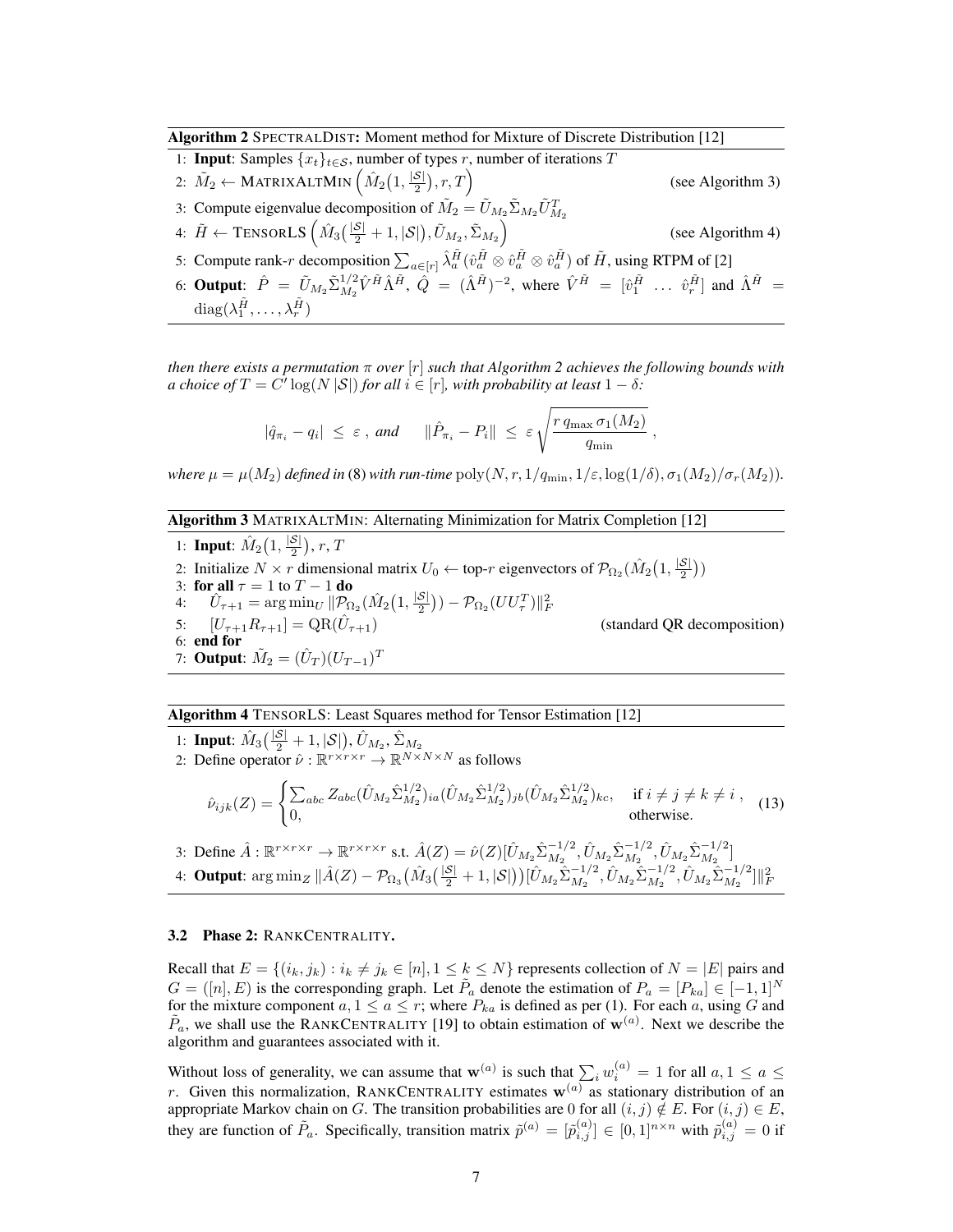$(i, j) \notin E$ , and for  $(i_k, j_k) \in E$  for  $1 \leq k \leq N$ ,

$$
\tilde{p}_{i_k,j_k}^{(a)} = \frac{1}{d_{\max}} \frac{(1 + \tilde{P}_{ka})}{2} \quad \text{and} \quad \tilde{p}_{j_k,i_k}^{(a)} = \frac{1}{d_{\max}} \frac{(1 - \tilde{P}_{ka})}{2},\tag{14}
$$

Finally,  $\tilde{p}_{i,i}^{(a)} = 1 - \sum_{j \neq i} \tilde{p}_{i,j}^{(a)}$  for all  $i \in [n]$ . Let  $\tilde{\pi}^{(a)} = [\tilde{\pi}_i^{(a)}]$  be a stationary distribution of the Markov chain defined by  $\tilde{p}^{(a)}$ . That is,

$$
\tilde{\pi}_i^{(a)} = \sum_j \tilde{p}_{ji}^{(a)} \tilde{\pi}_j^{(a)} \quad \text{for all } i \in [n]. \tag{15}
$$

Computationally, we suggest obtaining estimation of  $\tilde{\pi}$  by using power-iteration for T iterations. As argued before, cf. [19],  $T = \Theta(\overline{b}^2 d_{\text{max}}(\log n + \log(1/\varepsilon))/(\xi d_{\text{min}}))$ , is sufficient to obtain reasonably good estimation of  $\tilde{\pi}$ .

The underlying assumption here is that there is a unique stationary distribution, which is established by our result under the conditions of Theorem 1. Now  $\tilde{p}$  is an approximation of the ideal transition probabilities, where  $p^{(a)} = [p^{(a)}_{i,j}]$  where  $p^{(a)}_{i,j} = 0$  if  $(i,j) \notin E$  and  $p^{(a)}_{i,j} \propto w^{(a)}_j/(w^{(a)}_i + w^{(a)}_j)$  for all  $(i, j) \in E$ . Such an ideal Markov chain is *reversible* and as long as  $G$  is connected (which is, in our case, by choice), the stationary distribution of this ideal chain is  $\pi^{(a)} = \mathbf{w}^{(a)}$  (recall, we have assumed  $w^{(a)}$  to be normalized so that all its components up to 1).

Now  $\tilde{p}^{(a)}$  is an approximation of such an ideal transition matrix  $p^{(a)}$ . In what follows, we state result about how this approximation error translates into the error between  $\tilde{\pi}^{(a)}$  and  $\mathbf{w}^{(a)}$ . Recall that  $b \equiv \max_{i,j \in [n]} w_i/w_j$ ,  $d_{\max}$  and  $d_{\min}$  are maximum and minimum vertex degrees of G and  $\xi$ as defined in  $(9)$ .

**Theorem 4.** Let  $G = (\n\begin{bmatrix} n \\ n \end{bmatrix}, E)$  be non-bipartite and connected. Let  $\|\tilde{p}^{(a)} - p^{(a)}\|_2 \leq \varepsilon$  for some  $positive \varepsilon \leq (1/4)\xi b^{-5/2}(d_{\min}/d_{\max})$ . Then, for some positive universal constant C,

$$
\frac{\|\tilde{\pi}^{(a)} - \mathbf{w}^{(a)}\|}{\|\mathbf{w}^{(a)}\|} \le \frac{C b^{5/2}}{\xi} \frac{d_{\max}}{d_{\min}} \varepsilon.
$$
 (16)

And, starting from any initial condition, the power iteration manages to produce an estimate of  $\tilde{\pi}^{(a)}$ within twice the above stated error bound in  $T=\Theta(\sqrt{b^2d_{\max}}(\log n+\log(1/\varepsilon))/(\xi d_{\min}))$  iterations.

Proof of the above result can be found in Appendix. For spectral expander (e.g. connected Erdos-Renyi graph with high probability),  $\xi = \Theta(1)$  and therefore the bound is effectively  $O(\varepsilon)$  for bounded dynamic range, i.e.  $b = O(1)$ .

## 4 Discussion

Learning distribution over permutations of  $n$  objects from partial observation is fundamental to many domains. In this work, we have advanced understanding of this question by characterizing sufficient conditions and associated algorithm under which it is feasible to learn mixed MNL model in computationally and statistically efficient (polynomial in problem size) manner from partial/pairwise comparisons. The conditions are natural – the mixture components should be "identifiable" given partial preference/comparison data – stated in terms of full rank and incoherence conditions of the second moment matrix. The algorithm allows learning of mixture components as long as number of mixture components scale  $o(n^{2/7})$  for distribution over permutations of n objects.

To the best of our knowledge, this work provides first such sufficient condition for learning mixed MNL model – a problem that has remained open in econometrics and statistics for a while, and more recently Machine learning. Our work nicely complements the impossibility results of [1].

Analytically, our work advances the recently popularized spectral/tensor approach for learning mixture model from lower order moments. Concretely, we provide means to learn the component even when only partial information about the sample is available unlike the prior works. To learn the model parameters, once we identify the moments associated with each mixture, we advance the result of [19] in its applicability. Spectral methods have also been applied to ranking in the context of assortment optimization in [5].